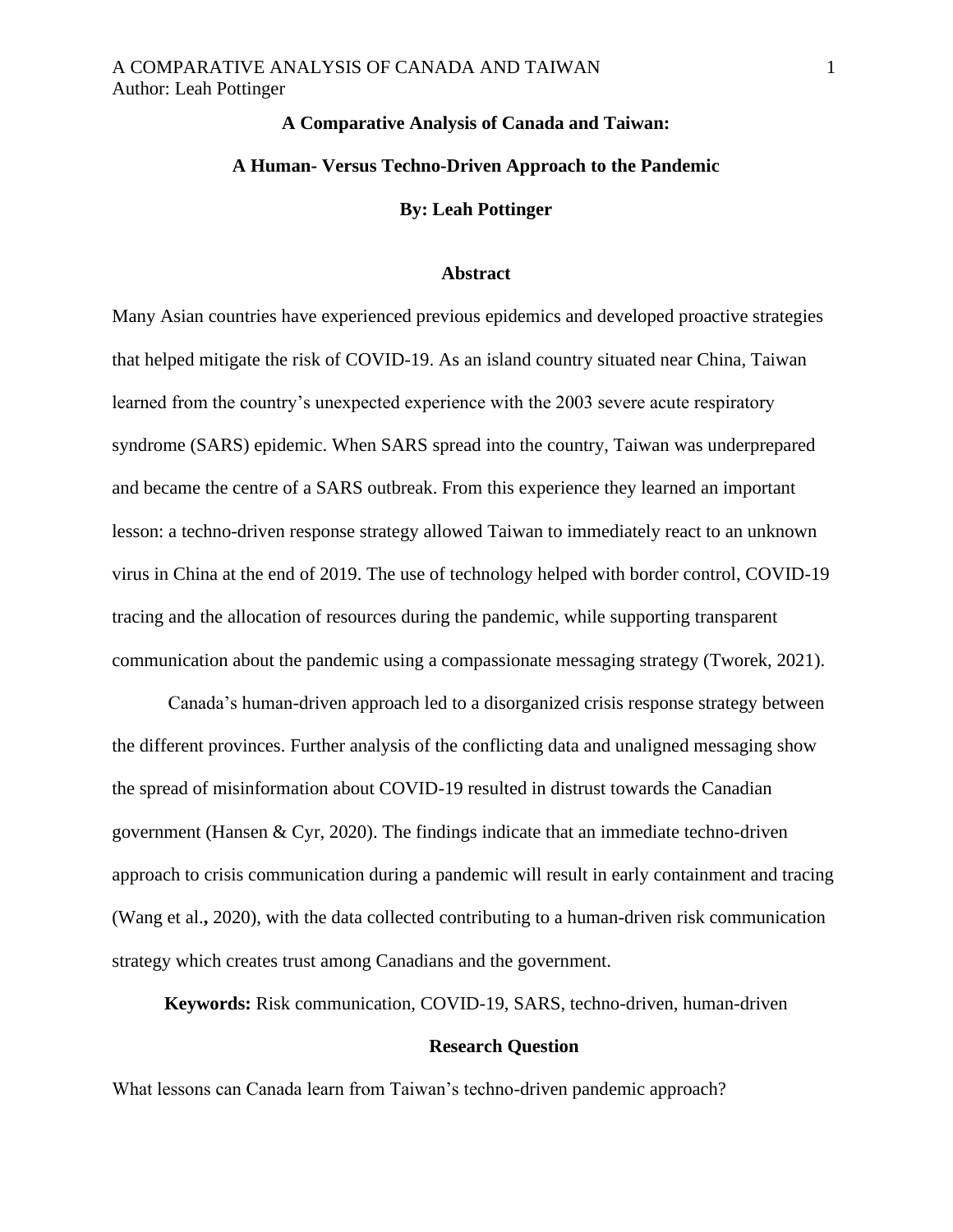Different approaches to the pandemic have been applied to help mitigate the effects of the COVID-19 pandemic. Western counties have adopted a human-driven approach, while many Asian countries have implemented a techno-driven approach to crisis management (Kummitha, 2020). While pros and cons exist for both strategies, according to the World Health Organization (WHO), an immediate response to crisis management leads to early containment (Khan et al., 2021) and the collection of data to be used in effective communication strategies:

Taiwan has exemplified the importance of clear, consistent and compassionate communications to meet people where they are. Taiwan's communications prowess stems from multiple interlocking approaches to communication, all of which Canada could emulate at the municipal, provincial and federal levels. (Tworek, 2021, p. 2)

Taiwan has had the advantage of learning from past pandemics to incorporate a surveillance system, reporting and big data into the country's techno-driven approach. Now Canada must follow their lead to develop a crisis management strategy with improved risk communication.

In this paper, I argue that integrating a techno-driven approach to risk mitigation would have benefited Canada during the onset of COVID-19. Canada can use the COVID-19 experience and learn from Taiwan to create a proactive, techno-driven approach that incorporates human-driven messaging strategies as a forward-looking risk communication strategy.

## **Literature Review**

The following literature review contextualizes a techno-driven approach compared to a human-driven approach early in the COVID-19 pandemic. The literature is organized by country, beginning with a study by Chen et al. (2021) that explores Taiwan's risk communication strategy development from the country's SARS learnings, followed by an analysis by Wang et al. (2020) of Taiwan's immediate COVID-19 response through technology. The last article switches to a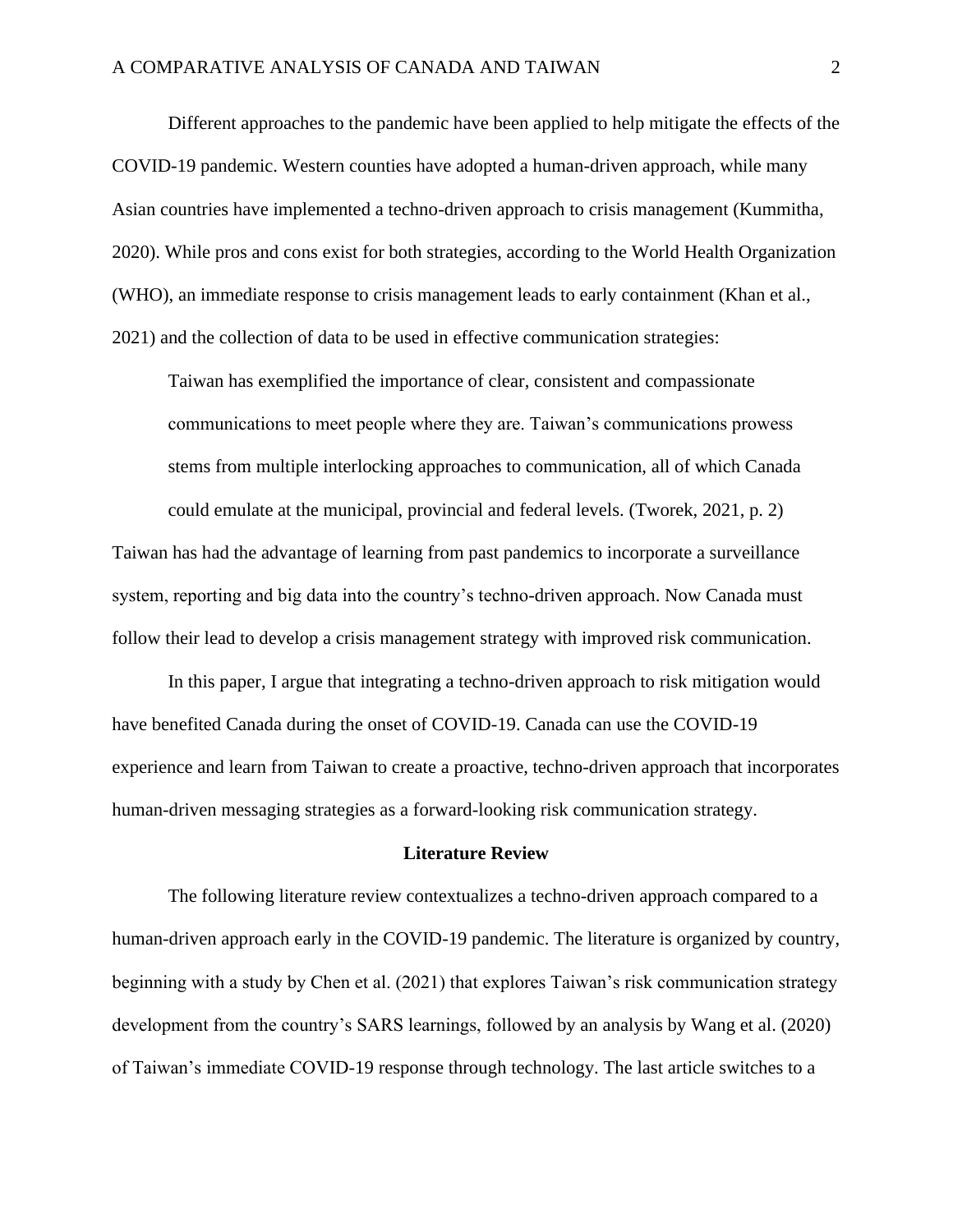study by Hansen and Cyr (2020) that explores Canada's human-driven approach early on in the pandemic.

Yen et al. (2021) outline the unexpected effects SARS had on the under-prepared Taiwanese people and provide necessary background information to support the thesis of this paper. The researchers explain that like COVID-19, SARS originated in Wuhan, China and quickly jumped the border into Taiwan. The early response was slow, so "when countermeasures were taken to control the epidemic, the initial efforts suffered weaknesses including lack of adequate inter-organizational coordination, an unclear chain of command, inefficient resource allocation, poor risk communications, and disrupted information flows" (Yen et al., 2014, p. 186). Taiwan learned from previous pandemics to develop crisis management strategies that prepared them for future issues emerging.

Wang et al. (2020) provide a framework of Taiwan's immediate response to the COVID-19 pandemic following the identification of the virus. The researcher explains that given the country's previous pandemic experience, on Dec. 31, 2019, Taiwan officials began boarding planes from Wuhan to evaluate passengers for fever or symptoms (p. 1341). The polling of Taiwanese citizens to understand their perspectives to establish a clear and compassionate communication strategy, while also providing timely and concise COVID-19 information effectively, will aid to support the thesis of this paper.

Hansen and Cyr (2020) reviewed the response to the first few hundred COVID-19 cases by analyzing Canada's human-driven approach in comparison to the techno-driven approach of other countries (p. 1). The researchers structure the article by identifying the key terms of human- and techno-driven approaches to pandemics and analyze the methods in coordination with the World Health Organization's (WHO) recommendations. Instead of compiling a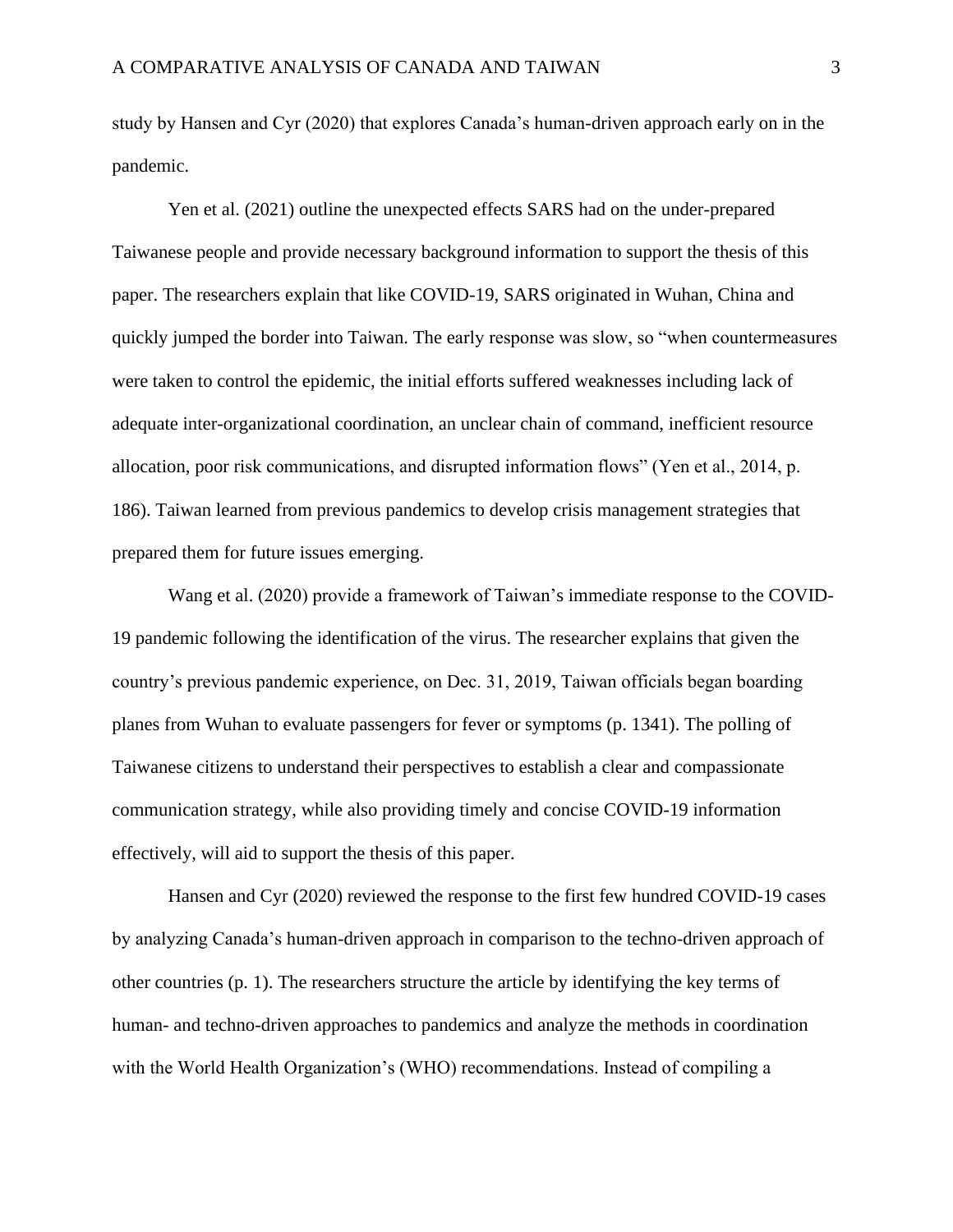comprehensive assessment of Canada's earliest COVID-19 cases, as recommended by the WHO, Canada instead focused on protecting privacy and relied on volunteers for data collection. The researchers explain that countries significantly affected by past pandemics chose a techno-driven approach to combat the spread of COVID-19.

#### **Learning from Mistakes: Taiwan's History with Pandemics**

To better understand Taiwan's proactive pandemic response for COVID-19, a review of the country's past pandemic history must be analyzed. As a bordering country to China, "Taiwan has been on constant alert and ready to act on epidemics arising from China ever since the severe acute respiratory syndrome (SARS) epidemic in 2003" (Wang et al., 2020, p. 1341). Similar to COVID-19, the appearance of SARS was first reported in China (CDC, n.d.) and quickly spread to Taiwan's capital city, Taipei. Taipei rapidly became a SARS epicenter, resulting in 347 deaths (Yen et al., 2014, p. 186). The onset of SARS revealed significant gaps in Taiwan's preparedness for dealing with unforeseen medical crises.

When SARS was first identified, Taiwan's reaction was slow and showed a lack of a precrisis strategy (Coombs, 2019). Once SARS had already spread into Taiwan and "when countermeasures were taken to control the epidemic, the initial efforts suffered weaknesses including lack of adequate inter-organizational coordination, an unclear chain of command, inefficient resource allocation, poor risk communications, and disrupted information flows" (Yen et al., 2014, p. 186). The researchers explain that a lack of clear and efficient communications about the epidemic contributed to the increasing infection rate in the country. The article describes that the SARS experience led to a reformed crisis management strategy by the Taiwan Centre for Disease Control (TCDC) to ensure the effective handling of future crises.

To mitigate the risk of future epidemics, the TCDC initiated an improvement of the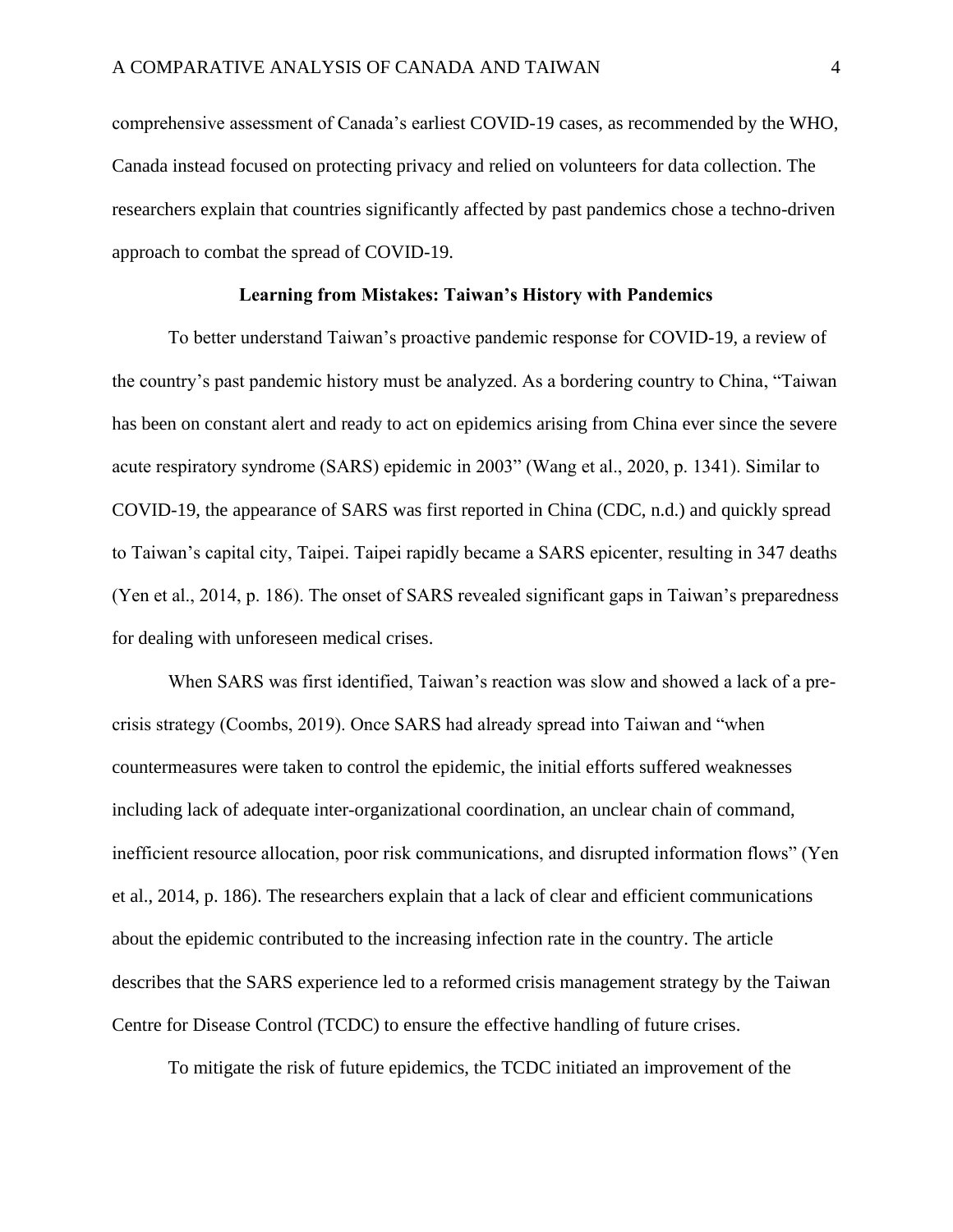county's control strategy, aligned with the WHO's recommendations (Yen et al., 2014). Tworek (2021) explains that "Taiwan's success was not simple, but built on deep-seated reforms enacted after many missteps during the SARS crisis" (p. 2). To ensure a rapid response, Taiwan streamlined processes into a reformed strategy that included revising the surveillance system for early detection of symptoms, reporting and improving educational programs and messaging (Yen et al., 2014). Taiwan's eventual use of preventative measures during SARS, such as fever screening to measure body temperatures, helped containment efforts later in the epidemic (Chen, 2021), but early detection and clear messaging would have helped mitigate the crisis in Taiwan.

#### **Taiwan's Techno-Driven Approach to COVID-19**

Given Taiwan's previous epidemic experience, the onset of COVID-19 revealed an immediate techno-driven response strategy based on the country's past learnings. In comparison to a human-driven approach, "a techno-driven approach relies on top-down initiatives that mandate widespread use of smart technologies, and it includes measures such as contact tracing apps and data collection surveillance" (Hansen & Cyr, 2020, p. 1). The researchers explain that the same day that China reported the unknown outbreak to the WHO, Taiwan's TCDC immediately implemented border control measures including passengers filling out health questionnaires and integrating data from the national health and immigration registries to identify infectious risk based on flight origin. The article outlines Taiwan's proactive approach to halting exports of medical supplies and boosting domestic production, with the assistance of military personnel, early in the pandemic. A cloud computing system integrated a rationing system for medical supplies through a central distribution centre (Hansen & Cyr, 2020). Taiwan's technodriven approach allowed for immediate employment of the country's crisis management strategy.

Alongside Taiwan's fast, techno-driven response to an unknown outbreak in China, the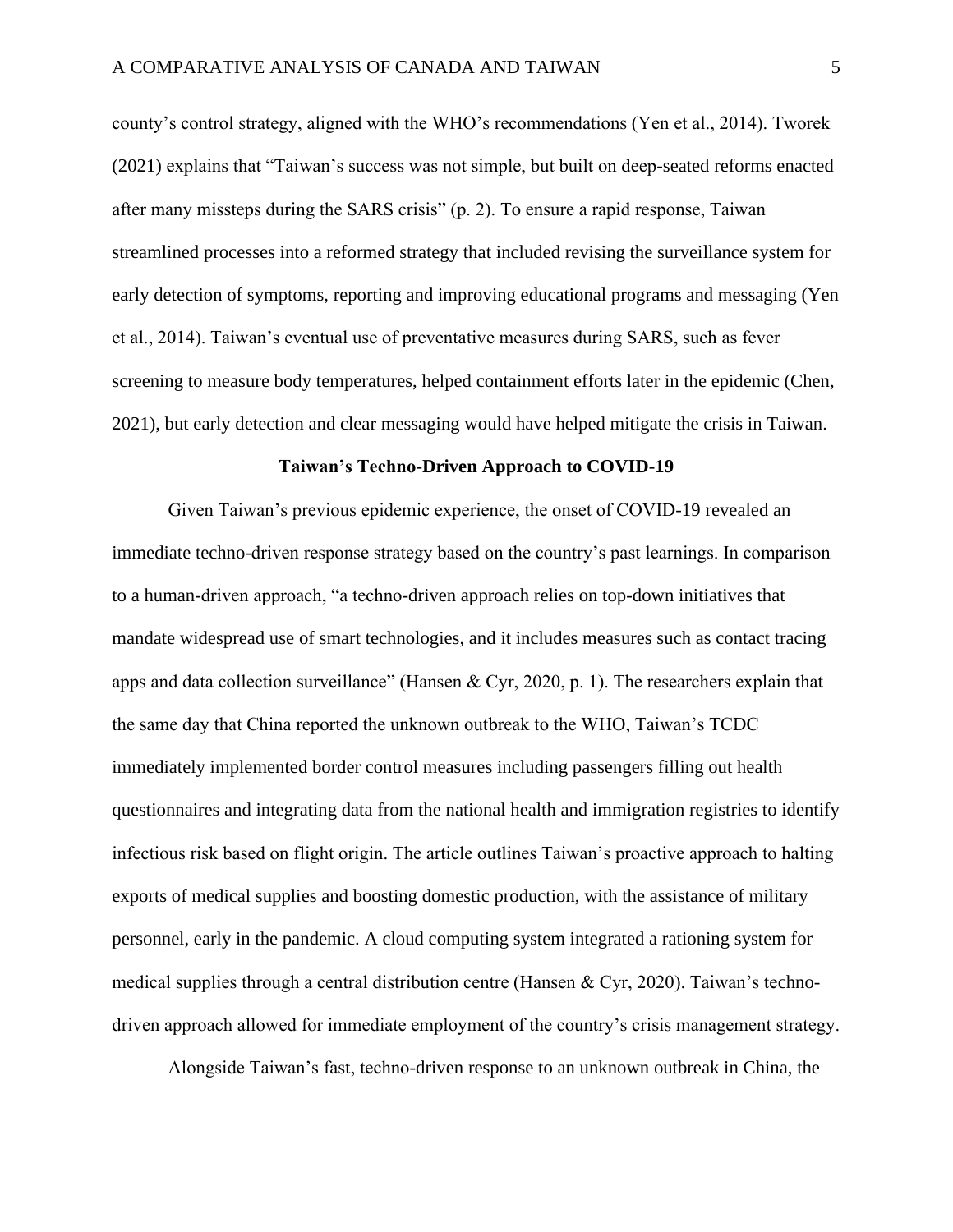Taiwan government launched a transparent messaging strategy focused on humour and educating the general public. The "humour over rumour" communication strategy helped debunk pandemic rumours while providing the correct information about COVID-19 (Tworek, 2021). To increase dialogic communication with the Taiwanese people, the TCDC "answered individual concerns on Facebook, Line and a telephone hotline," the research explained and "by May 2020, over 2.2 million people had subscribed to the account" (p. 3). The article outlines how transparent messaging helped build trust toward the Taiwan government early in the pandemic. The earned trust of the Taiwanese people helped the TCDC create two-way communication and stop the spread of misinformation about the pandemic.

An important ethical consideration is the possible suppressant nature of a techno-driven approach to dealing with a pandemic. Kummitha (2020) explains that "while [the] Techno-driven approach may be more effective in imposing law and order, and offer techno-driven objective governance, it may also curtail human freedom, enhance censorship and raise ethical questions" (p. 3). However, it is evident that Taiwan's use of a techno-driven approach for early detection and containment of COVID-19, alongside a compassionate messaging strategy, helps to mitigate the ethical concern. According to Kummitha (2020), Taiwan's inclusion of an educational system to encourage citizens to learn about COVID-19 indicates the use of a human-driven approach and a techno-driven approach. A timeline of key dates early in the pandemic helps understand Taiwan's techno-driven approach to policy (see Figure One).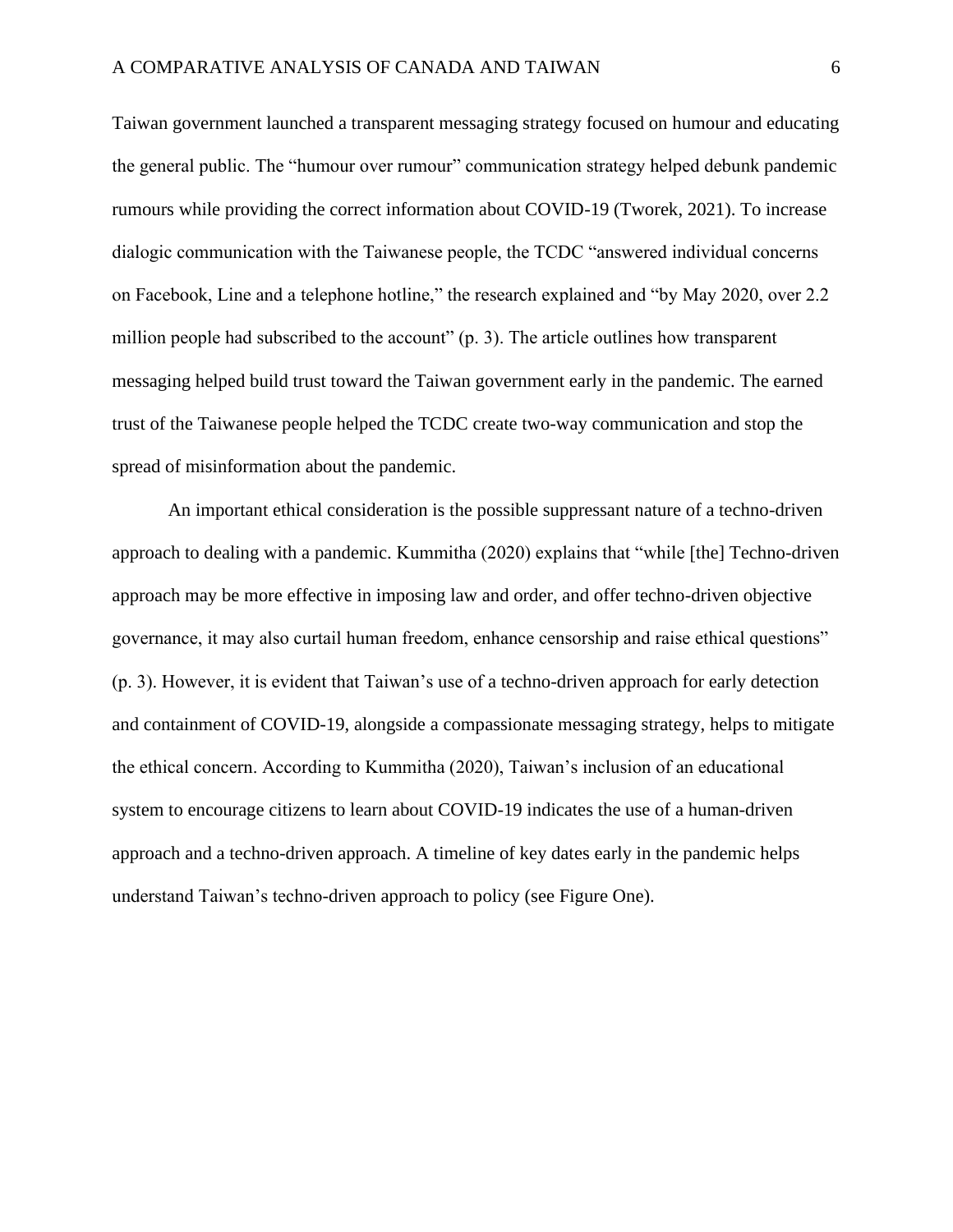## **Figure One: Policy Decisions and Use of Information Technology to Fight COVD-19,**

# **Taiwan (CDC, 2020)**



## **Canada's Human-Driven Approach to COVID-19**

Similar to Taiwan's initial response to SARS in 2003, Canada lacked alignment among provincial governments resulting in significant gaps in tracing and considerable variation between provinces. The lack of alignment and insufficient tracing initiatives created public health guidelines confusion. Hansen and Cry (2020) explain that "early in the pandemic, press conferences often lacked clarity, problems of uniform messaging between provinces and the federal government were noted, and releases of aggregate case statistics were inconsistent in timing and details" (p. 6). The researchers explain that instead of compiling a comprehensive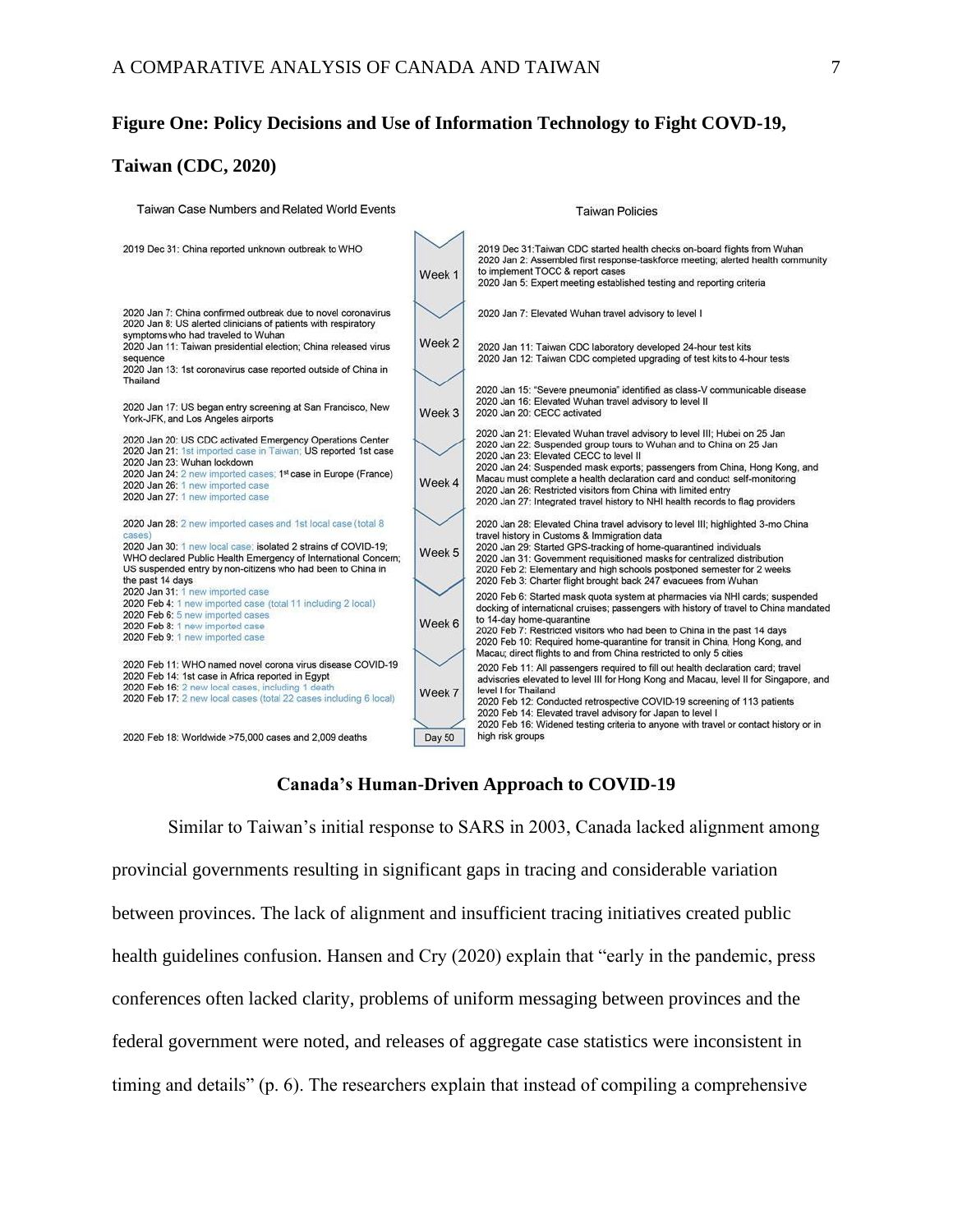assessment of Canada's earliest COVID-19 cases, as recommended by the WHO, Canada instead focused on protecting privacy and relied on volunteers for data collection.

There are pros and cons associated with a human- and techno-driven approach to the pandemic. The benefits of a human-driven approach focus on the protection of human rights and educating the public (Kummitha, 2020); however, "Canada's early decentralized 'human-driven' approach resulted in inefficient testing, suboptimal disease containment, and an inadequately mobilized health care system" (Hansen and Cry, 2020, p. 6). Canada's disjointed reaction to COVID-19 indicates poor crisis management due to the absence of a pre-crisis response strategy (Coombs, 2019). While COVID-19 risks were evident, the unorganized and slow reaction rate contributed to escalating risks into a national crisis. Canada's lack of pandemic experience compared to Taiwan has become evident as COVID-19 has unfolded.

#### **Conclusion**

The research in this paper indicates that a techno-driven approach is beneficial to the early proactive prevention of a pandemic. Based on Taiwan's previous experience with SARS, the country had a historical baseline of testing and preventative measures to develop its risk mitigation strategy as soon as China announced the first COVID-19 case. Now that Canada has experienced a pandemic of this magnitude, I argue that it is an opportunity to build a postcrisis, techno-driven approach to develop a baseline for future risk mitigation. While it is essential to continue protecting Canada's citizens' privacy, testing measures are becoming commonplace and expected among Canadians. An immediate response to future risk, combined with a transparent communication strategy, will aid Canada in preventing the spread during a pandemic and allow the country to get ahead of the crisis. Immediate and concise action will also lead to collecting fulsome scientific data used in national risk communication efforts. Reliable data will lead to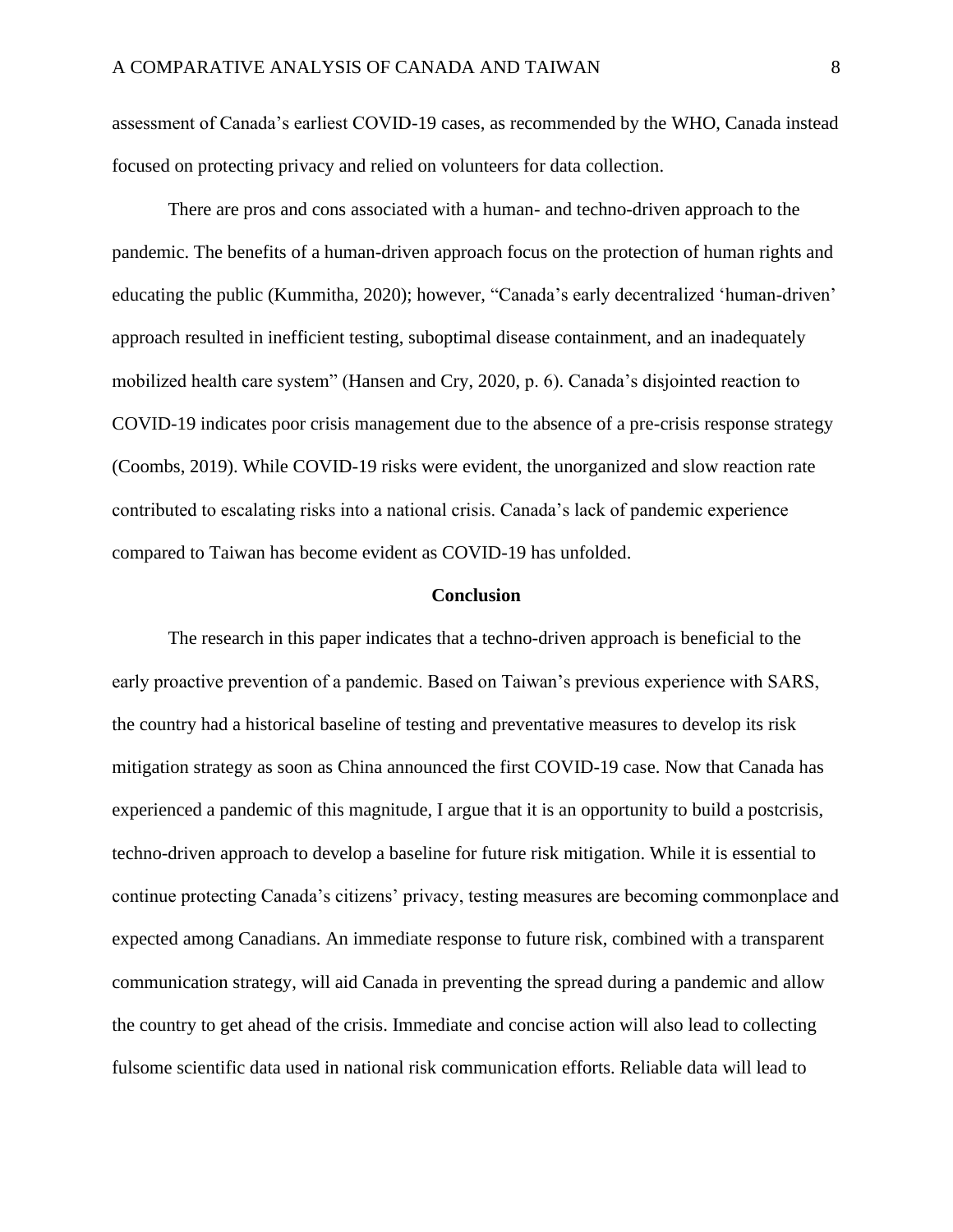trust-building among Canadians and the government.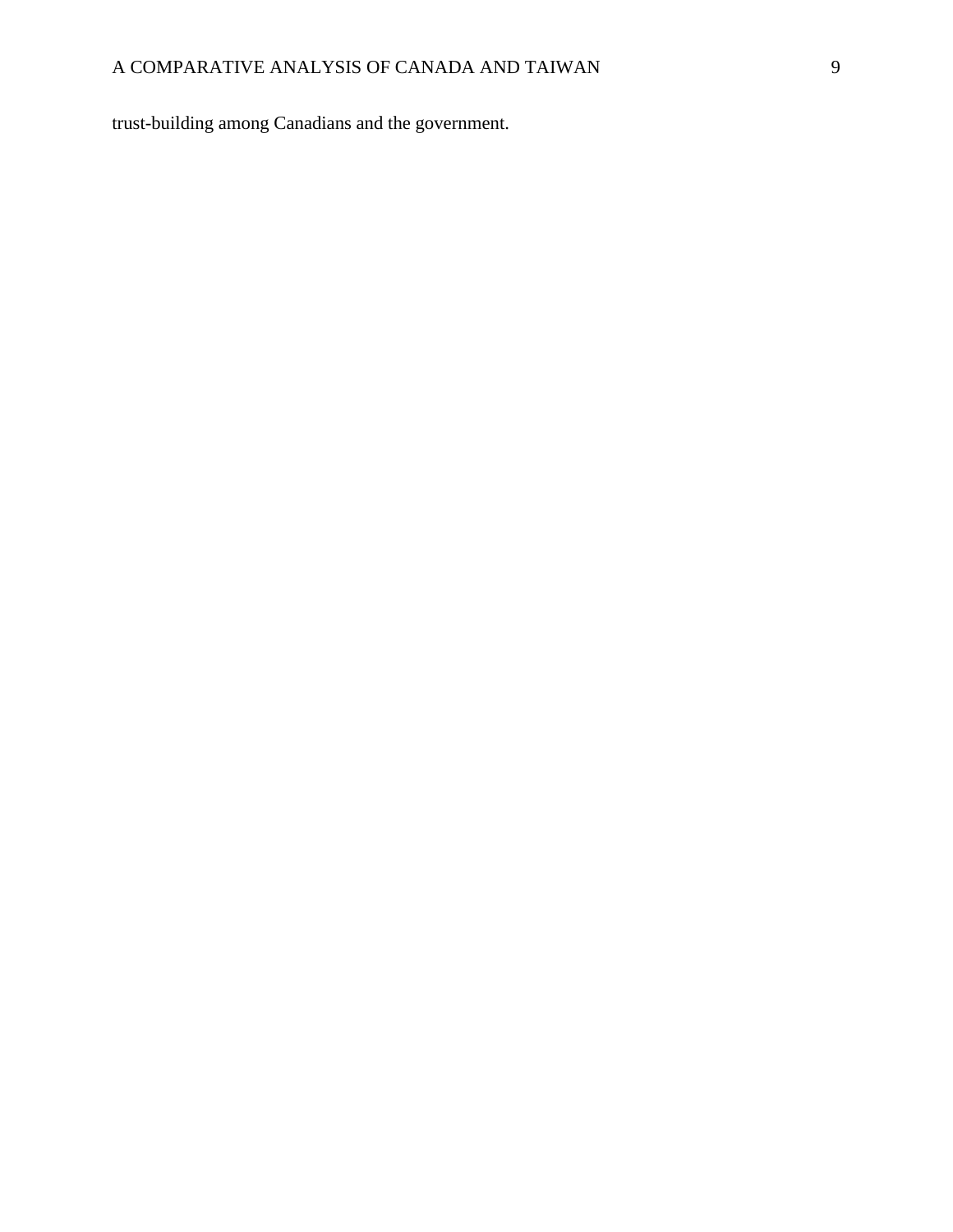## **References**

- Centers for Disease Control and Prevention. (n.d.). CDC SARS Response Timeline. *CDC.*  [https://www.cdc.gov/about/history/sars/timeline.htm#:~:text=Severe%20Acute%20Respi](https://www.cdc.gov/about/history/sars/timeline.htm#:~:text=Severe%20Acute%20Respiratory%20Syndrome%20%28SARS%29%20was%20first%20discovered,Asia%20before%20it%20was%20stopped%20in%20July%202003.) [ratory%20Syndrome%20%28SARS%29%20was%20first%20discovered,Asia%20before](https://www.cdc.gov/about/history/sars/timeline.htm#:~:text=Severe%20Acute%20Respiratory%20Syndrome%20%28SARS%29%20was%20first%20discovered,Asia%20before%20it%20was%20stopped%20in%20July%202003.) [%20it%20was%20stopped%20in%20July%202003](https://www.cdc.gov/about/history/sars/timeline.htm#:~:text=Severe%20Acute%20Respiratory%20Syndrome%20%28SARS%29%20was%20first%20discovered,Asia%20before%20it%20was%20stopped%20in%20July%202003.)
- Chen, C.-L., Lai, C.-C., Luh, D.-L., Chuang, S.-Y., Yang, K.-C., Yeh Y.-P., Yen, A. M.-F., Chang, K.-J., Chang, R.-E., & Chen, S. L.-S. (2021). Review of epidemic, containment strategies, clinical management, and economic evaluation of COVID-19 pandemic. *Journal of the Formosan Medical Association*, *120*, S6–S18.

Coombs, T. W. (2019). *Ongoing Crisis Communication* (fifth ed.). SAGE Publications, Inc.

- Hansen, G., & Cyr, A. (2020). Canada's Decentralized "Human-Driven" Approach During the Early COVID-19 Pandemic. *JMIR Public Health and Surveillance*, *6*(4), e20343–e20343. <https://doi.org/10.2196/20343>
- Khan, H., Kushwah, K. K., Singh, S., Urkude, H., Maurya, M. R., & Sadasivuni, K. K. (2021). Smart technologies driven approaches to tackle COVID-19 pandemic: a review. *Biotech*, *11*(2).<https://doi.org/10.1007/s13205-020-02581-y>
- Kummitha, R. K. R. (2020). Smart technologies for fighting pandemics: The techno- and humandriven approaches in controlling the virus transmission. *Government Information Quarterly*, *37*(3), 101481–101481. <https://doi.org/10.1016/j.giq.2020.101481>
- Tworek, H. (2021, April). Taiwan's COVID-19 and Pandemic Experience: What are the Lessons for Canada? *Canadian Global Affairs Institute.* [https://d3n8a8pro7vhmx.cloudfront.net/c](https://d3n8a8pro7vhmx.cloudfront.net/cdfai/pages/4672/attachments/original/1618271767/Taiwans_COVID19_and_Pandemic_Experience_What_are_the_Lessons_for_Canada.pdf?1618271767) [dfai/pages/4672/attachments/original/1618271767/Taiwans\\_COVID-](https://d3n8a8pro7vhmx.cloudfront.net/cdfai/pages/4672/attachments/original/1618271767/Taiwans_COVID19_and_Pandemic_Experience_What_are_the_Lessons_for_Canada.pdf?1618271767)

[19\\_and\\_Pandemic\\_Experience\\_What\\_are\\_the\\_Lessons\\_for\\_Canada.pdf?1618271767](https://d3n8a8pro7vhmx.cloudfront.net/cdfai/pages/4672/attachments/original/1618271767/Taiwans_COVID19_and_Pandemic_Experience_What_are_the_Lessons_for_Canada.pdf?1618271767)